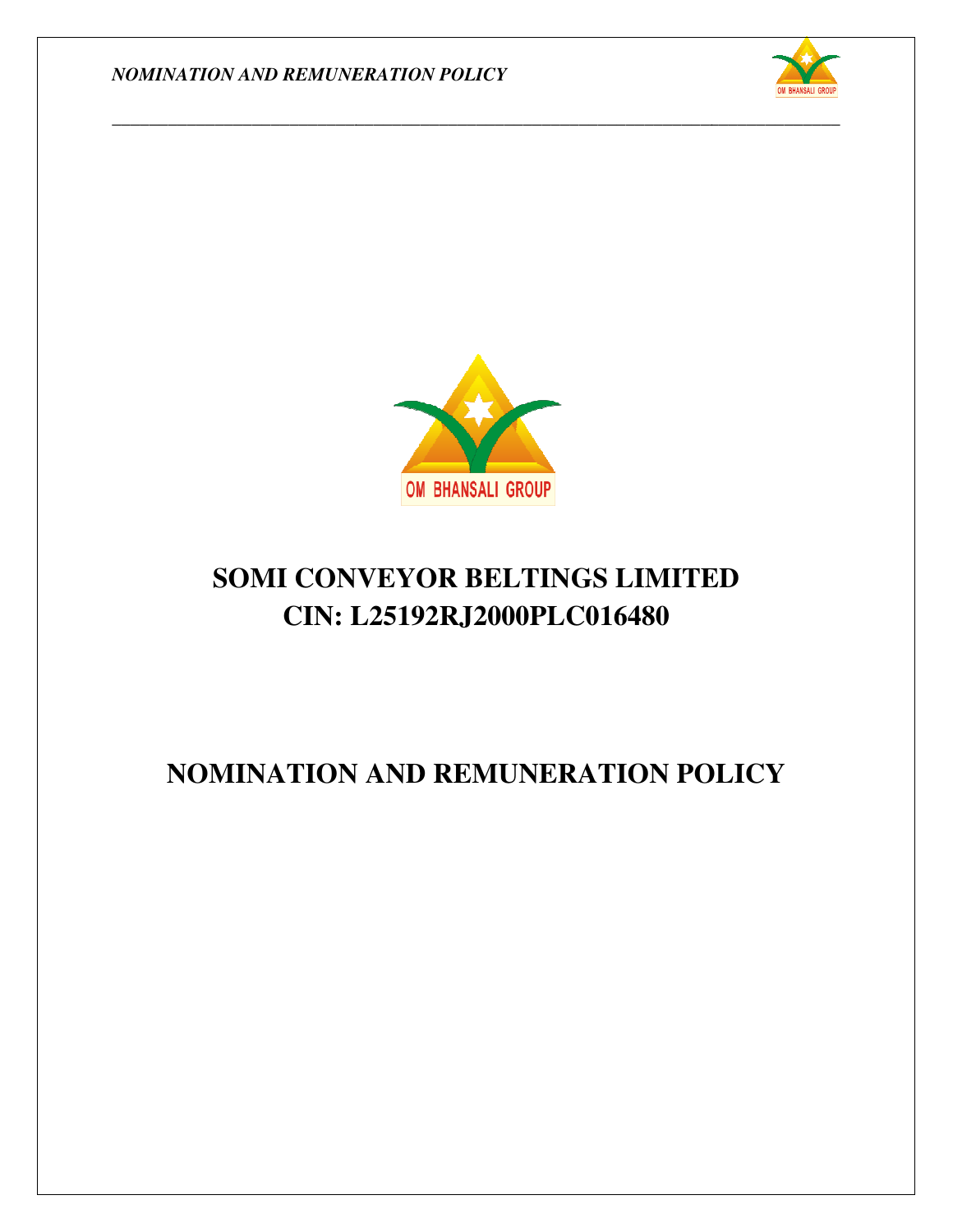

### **NOMINATION AND REMUNERATION POLICY NOMINATION AND REMUNERATION**

*\_\_\_\_\_\_\_\_\_\_\_\_\_\_\_\_\_\_\_\_\_\_\_\_\_\_\_\_\_\_\_\_\_\_\_\_\_\_\_\_\_\_\_\_\_\_\_\_\_\_\_\_\_\_\_\_\_\_\_\_\_\_\_\_\_\_\_\_\_\_\_\_\_\_\_\_\_\_*

This Nomination and Remuneration Policy is being formulated in compliance with Section 178 This Nomination and Remuneration Policy is being formulated in compliance with Section 178 of the Companies Act, 2013 read along with the applicable rules thereto and Clause 49 of the Listing Agreement, as amended from time to time. This policy on nomination and remuneration of Directors, Key Managerial Personnel and Senior Management has been formulated by the Nomination and Remuneration Committee (NRC or the Committee) and has been approved by the Board of Directors. as amended from time to time. This policy on nomination and remunerat<br>
Managerial Personnel and Senior Management has been formulated by<br>
muneration Committee (NRC or the Committee) and has been approved<br>
rs.<br>
eans any mon

#### **Definitions:**

"**Remuneration**" means any money or its equivalent given or passed to any person for services rendered by him and includes perquisites as defined under the Income-tax Act, 1961;

#### "**Key Managerial Personnel**" means:

rendered by him and includes perquisites as defined under the Income-tax Act, 1961;<br>
"Key Managerial Personnel" means:<br>
i) Managing Director, or Chief Executive Officer or Manager and in their absence, a Whole-time Director: i) Managing Director, or Chief Executive Officer or Manager and in their absence, a Whole-time<br>
Director;<br>
ii) Chief Financial Officer;<br>
iii) Company Secretary; and<br>
iv) such other officer as may be prescribed.<br>
"Senior Ma

ii) Chief Financial Officer;

iii) Company Secretary; and

iv) such other officer as may be prescribed.

core management team excluding Board of Directors. Normally, this would comprise all members of management, of rank equivalent to General Manager and above, including all functional heads. management team excluding Board of Directors. Normally, this would comprise all<br>ers of management, of rank equivalent to General Manager and above, including all<br>onal heads.<br>tive:<br>tive:<br>bjective of the policy is to ensure personnel of the company who are members of its<br>of Directors. Normally, this would comprise all<br>ent to General Manager and above, including all

#### **Objective**:

The objective of the policy is to ensure that

- the level and composition of remuneration is reasonable and sufficient to attract, retain and motivate directors of the quality required to run the company successfully;
- relationship of remuneration to performance is clear and meets appropriate performance benchmarks; and
- remuneration to directors, key managerial personnel and senior management involves a balance between fixed and incentive pay reflecting short and long-term performance objectives appropriate to the working of the company and its goals.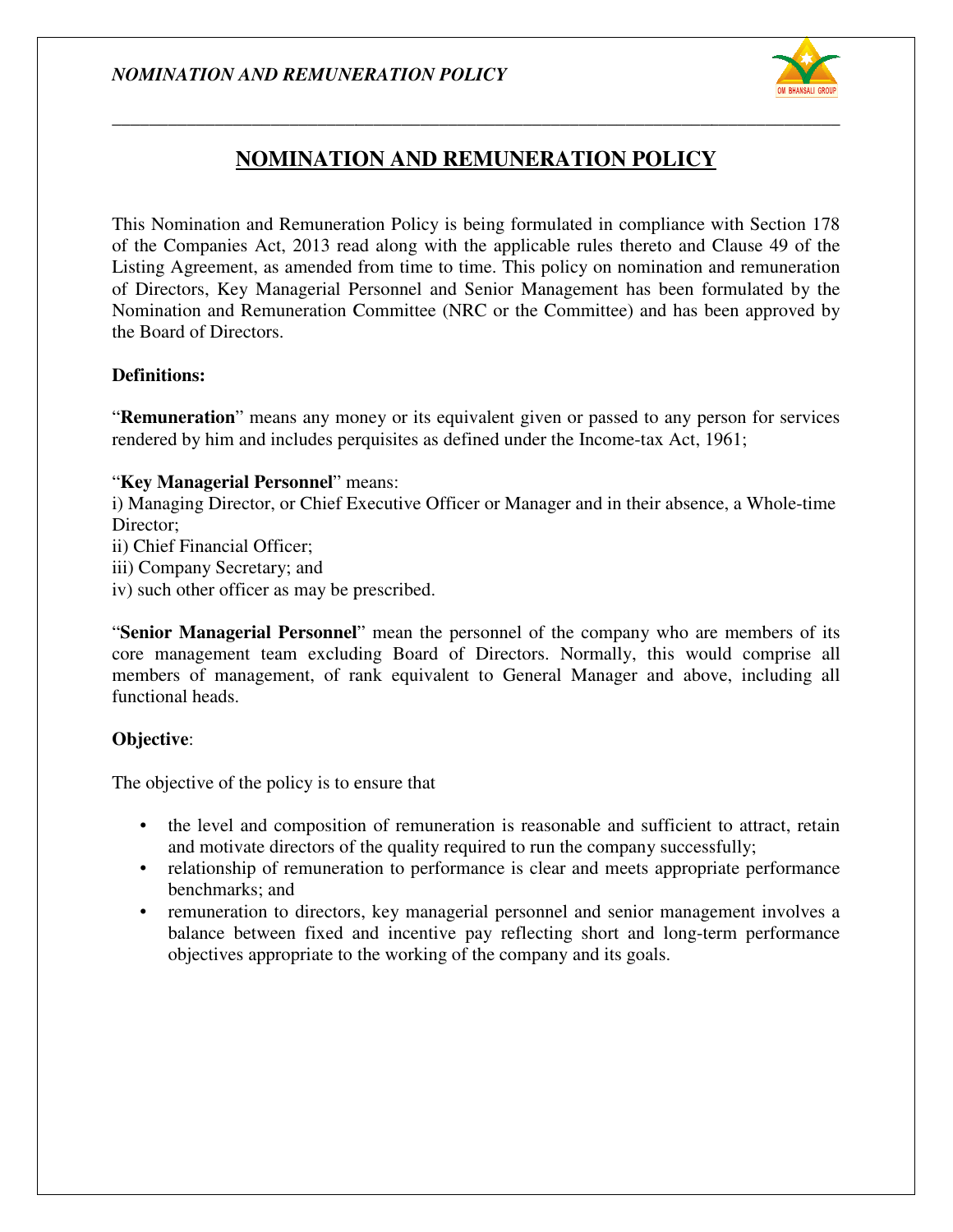

#### **Role of the Committee:**

The role of the NRC will be the following:

• To formulate criteria for determining qualifications, positive attributes and independence of a Director. • To formulate criteria for determining qualifications, positive attributes and independence of a Director.<br>• To formulate criteria for evaluation of Independent Directors and the Board.<br>• To identify persons who are quali

*\_\_\_\_\_\_\_\_\_\_\_\_\_\_\_\_\_\_\_\_\_\_\_\_\_\_\_\_\_\_\_\_\_\_\_\_\_\_\_\_\_\_\_\_\_\_\_\_\_\_\_\_\_\_\_\_\_\_\_\_\_\_\_\_\_\_\_\_\_\_\_\_\_\_\_\_\_\_*

- To formulate criteria for evaluation of Independent Directors and the Board.
- Senior Management in accordance with the criteria laid down in this policy.
- Senior Management in accordance with the criteria<br>• To carry out evaluation of Director's performance.
- To recommend to the Board the appointment and removal of Directors and Senior Management.
- To recommend to the Board policy relating to remuneration for Directors, Key Managerial Personnel and Senior Managemen recommend to the Board the appointment and removal of Direc<br>agement.<br>recommend to the Board policy relating to remuneration for<br>aagerial Personnel and Senior Management.
- To devise a policy on Board diversity, composition, size.
- Succession planning for replacing Key Executives and overseeing.
- To carry out any other function as is mandated by the Board from time to time and / or Succession planning for replacing Key Executives and overseeing.<br>To carry out any other function as is mandated by the Board from time to time and / or<br>enforced by any statutory notification, amendment or modification, as
- To perform such other functions as may be necessary or appropriate for the performance of its duties.

#### **APPOINTMENT AND REMOVAL OF DIRECTOR, KEY MANAGERIAL OF MANAGERIALPERSONNEL AND SENIOR MANAGEMENT**

- a) The Committee shall identify and ascertain the integrity, qualification, expertise and experience of the person for appointment as Director, KMP or at Senior Management level and recommend his / her appointment, as per Company's Policy. level and recommend his / her appointment, as per Company's Policy.
- b) A person should possess adequate qualification, expertise and experience for the position he / she is considered for appointment. The Committee has authority to decide whether qualification, expertise and experience possessed by a person is sufficient / satisfactory for the position. isons who are qualified to become Directors and who may be appointed in<br>sement in accordance with the criteria laid down in this policy.<br>Valuation of Director's performance.<br>In the Board the appointment and removal of Dire
- c) The Company shall not appoint or continue the employment of any person as Whole time Director who has attained the age of seventy years. Provided that the term of the person holding this position may be extended beyond the age of seventy years with the approval of shareholders by passing a special resolution. be interest of appointment. The Committee has authority to decide whet expertise and experience possessed by a person is sufficient / satisfact on.<br>y shall not appoint or continue the employment of any person as Who r who

#### **TERM / TENURE**

#### **a) Managing Director/Whole-time Director: time Director:**

The Company shall appoint or re-appoint any person as its Executive Chairman, Managing The Company shall appoint or re-appoint any person as its Executive Chairman, Managing Director or Executive Director for a term not exceeding five years at a time. No re-appointment shall be made earlier than one year before the expiry of term.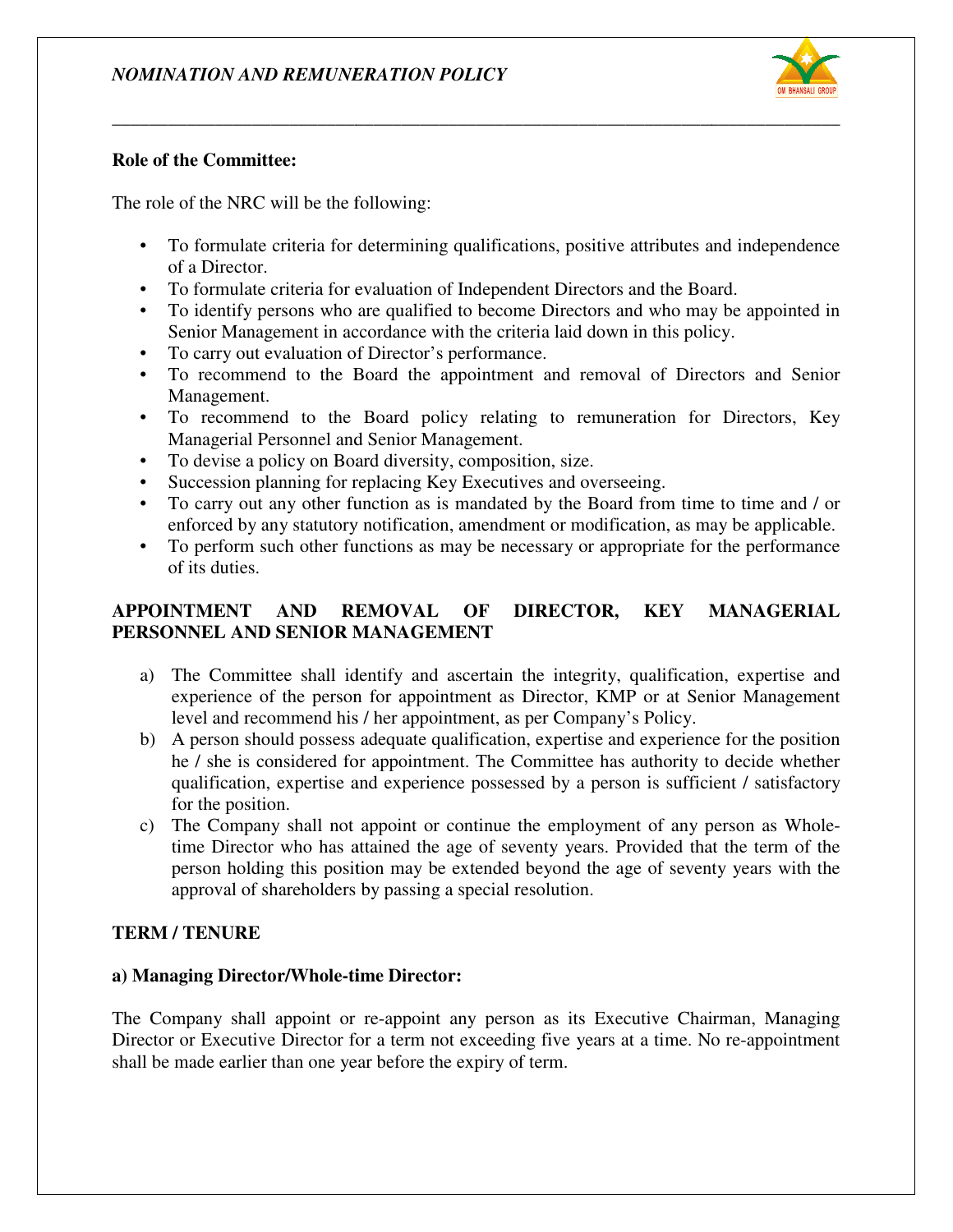

#### **b) Independent Director:**

An Independent Director shall hold office for a term up to five consecutive years on the Board of the Company and will be eligible for re-appointment on passing of a special resolution by the Company and disclosure of such appointment in the Board's report.

*\_\_\_\_\_\_\_\_\_\_\_\_\_\_\_\_\_\_\_\_\_\_\_\_\_\_\_\_\_\_\_\_\_\_\_\_\_\_\_\_\_\_\_\_\_\_\_\_\_\_\_\_\_\_\_\_\_\_\_\_\_\_\_\_\_\_\_\_\_\_\_\_\_\_\_\_\_\_*

No Independent Director shall hold office for more than two consecutive terms of upto No Independent Director shall hold office for more than two consecutive terms of upto maximum of 5 years each, but such Independent Director shall be eligible for appointment after expiry of three years of ceasing to become an Independent Director.

Provided that an Independent Director shall not, during the said period of three years, be expiry of three years of ceasing to become an Independent Director.<br>Provided that an Independent Director shall not, during the said period of three years, be appointed in or be associated with the Company in any other cap indirectly.

At the time of appointment of Independent Director it should be ensured that number of Boards on which such Independent Director serves is restricted to seven listed companies as an Independent Director and three listed companies as an Independent Director in case such person is serving as a Whole-time Director of a listed company or such other number as may be prescribed under the Act. appointment of Independent Director it should be ensured that number of Boards<br>
independent Director serves is restricted to seven listed companies as an<br>
irector and three listed companies as an Independent Director in ca

#### **EVALUATION**

The Committee shall carry out evaluation of performance of Director, KMP and Senior Management Personnel yearly or at such intervals as may be considered necessary.

#### **REMOVAL**

The Committee may recommend with reasons recorded in writing, removal of a Director, KMP The Committee may recommend with reasons recorded in writing, removal of a Director, KMP or Senior Management Personnel subject to the provisions and compliance of the Companies Act, 2013, rules and regulations and the policy of the Company.

#### **RETIREMENT**

The Director, KMP and Senior Management Personnel shall retire as per the applicable The Director, KMP and Senior Management Personnel shall retire as per the applicable provisions of the Act and the prevailing policy of the Company. The Board will have the discretion to retain the Director, KMP, Senior Management Personnel in the same position/ remuneration or otherwise even after attaining the retirement age, for the benefit of the Company. be eligible for re-appointment on passing of a special resolution by the of such appointment in the Boards report.<br>
Th, but such Indicpendent Director shall be cligible for appointment after<br>
cents a special both of fiecto

#### POLICY FOR REMUNERATION TO DIRECTORS/KMP/SENIOR MANAGEMENT **PERSONNEL**

- 1) Remuneration to Managing Director / Whole-time Directors:
	- a) The Remuneration/ Commission etc. to be paid to Managing Director / The Remuneration/ Commission etc. to be paid to Managing Direct<br>Whole-time Directors, etc. shall be governed as per provisions of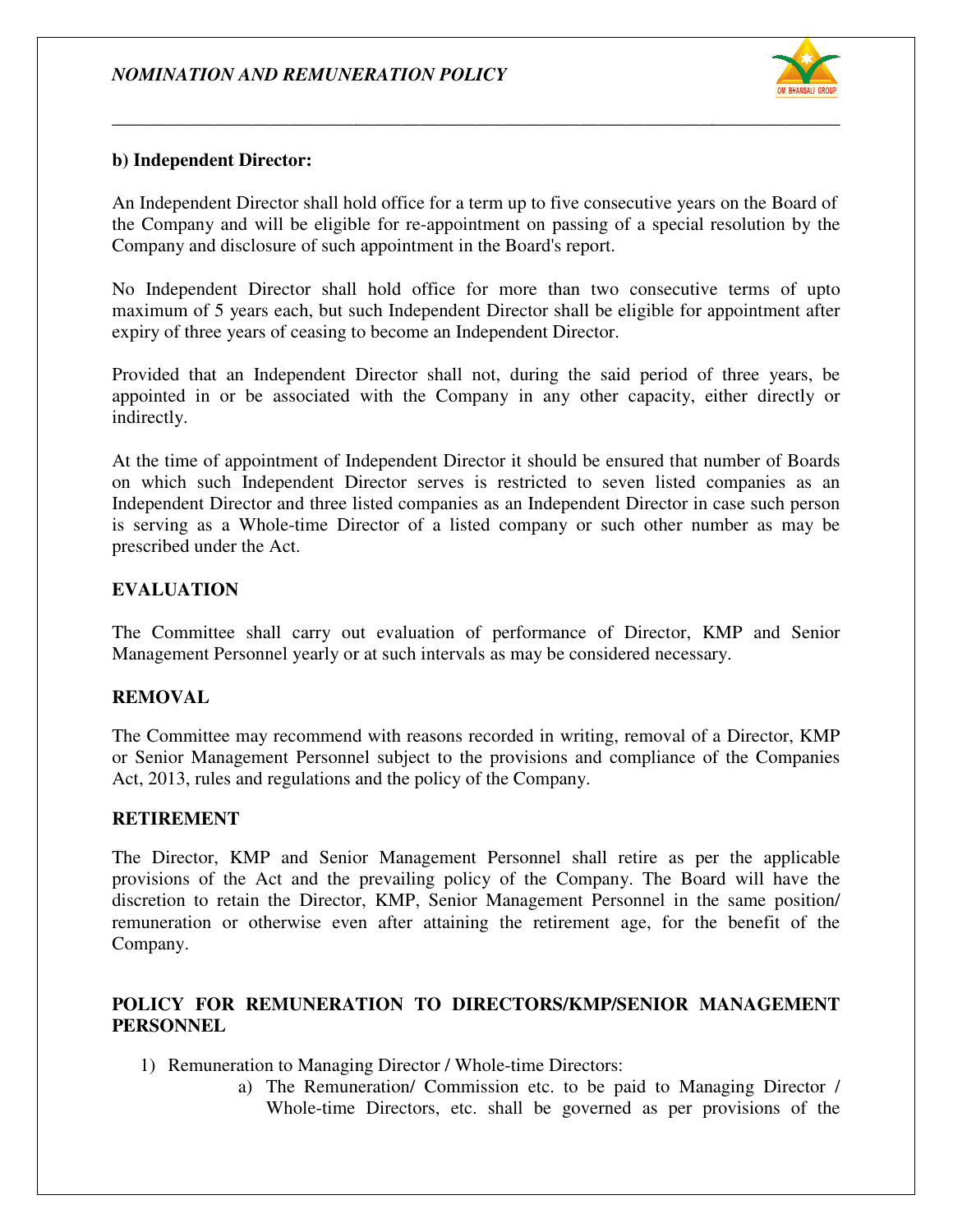

Companies Act, 2013 and rules made there under or any other enactment for the time being in force and the approvals obtained from the Members of the Company. es Act, 2013 and rules made there under or any other enactment for<br>being in force and the approvals obtained from the Members of the<br>y.<br>mination and Remuneration Committee shall make such<br>endations to the Board of Director

b) The Nomination and Remuneration Committee shall make such recommendations to the Board of Directors, as it may consider appropriate with regard to remuneration to Managing Director / Whole-

*\_\_\_\_\_\_\_\_\_\_\_\_\_\_\_\_\_\_\_\_\_\_\_\_\_\_\_\_\_\_\_\_\_\_\_\_\_\_\_\_\_\_\_\_\_\_\_\_\_\_\_\_\_\_\_\_\_\_\_\_\_\_\_\_\_\_\_\_\_\_\_\_\_\_\_\_\_\_*

- 2) Remuneration to Non- Executive / Independent Directors: Independent Directors:
	- a) The Non-Executive / Independent Directors may receive sitting fees and The Non-Executive / Independent Directors may receive sitting fees and such other remuneration as permissible under the provisions of Companies Act, 2013. The amount of sitting fees shall be such as may be recommended by the Nomination and Remuneration Committee and approved by the Board of Directors. of sitting fees shall be such as may be recommended<br>1 Remuneration Committee and approved by the<br>of the Non- Executive / Independent Directors
- b) All the remuneration of the Non-Executive / Independent Directors (excluding remuneration for attending meetings as prescribed under Section 197 (5) of the Companies Act, 2013) shall be subject to ceiling/ limits as provided under Companies Act, 2013 and rules made there under or any other enactment for the time being in force. The amount of such remuneration shall be such as may be recommended by the Nomination and Remuneration Committee and approved by the Board of Directors or shareholders, as the case may be. (excluding remuneration for attending meetings as prescribed under Section 197 (5) of the Companies Act, 2013 and rules made there under or any other enactment for the time being in force. The amount of such remuneration s Its to the Board of Directors, as it may consider appropriate<br>
emuneration to Managing Director / Whole-time Directors.<br>
trive / Independent Directors:<br>
trive / Independent Directors:<br>
trive / Independent Directors:<br>
trive remuneration as permissible under the provisions of Companies<br>The amount of sitting fees stall be such as may be recommended<br>commination and Remuneration Committee and approved by the<br>directors.<br>
remuneration of the Non-Ex
	- c) An Independent Director shall not be eligible to get Stock Options and also shall not be eligible to participate in any share based payment schemes of the Company. shall not be eligible to participate in any share based payment schemes of<br>the Company.<br>d) Any remuneration paid to Non-Executive / Independent Directors for
	- services rendered which are of professional in nature shall not be considered as part of the remuneration for the purposes of clause (b) above if the following conditions are satisfied:
	- (i). The Services are rendered by such Director in his capacity as the professional; and as part of the remuneration for the purposes of clause (b) above if the following conditions are satisfied:<br>The Services are rendered by such Director in his capacity as the professional; and<br>In the opinion of the Committe
	- (ii).In the opinion of the Committee, the director possesses the requisite qualification for the practice of that profession.
	- e) The Compensation Committee of the Company, constituted for the purpose of administering the Employee Stock Option/ Purchase Schemes, shall determine the stock options and other share based payments to be made to Directors (other than Independent Directors). Compensation Committee of the Company, constituted for the purpose dministering the Employee Stock Option/ Purchase Schemes, shall mine the stock options and other share based payments to be made to
- 3) Remuneration to Key Managerial Personnel and Senior Management:
	- a) The remuneration to Key Managerial Personnel and Senior Management shall consist of fixed pay and incentive pay, in compliance with the provisions of the Companies Act, 2013 and in accordance with the Company's Policy. gerial Personnel and Senior Management:<br>tion to Key Managerial Personnel and Senior Management<br>of fixed pay and incentive pay, in compliance with the